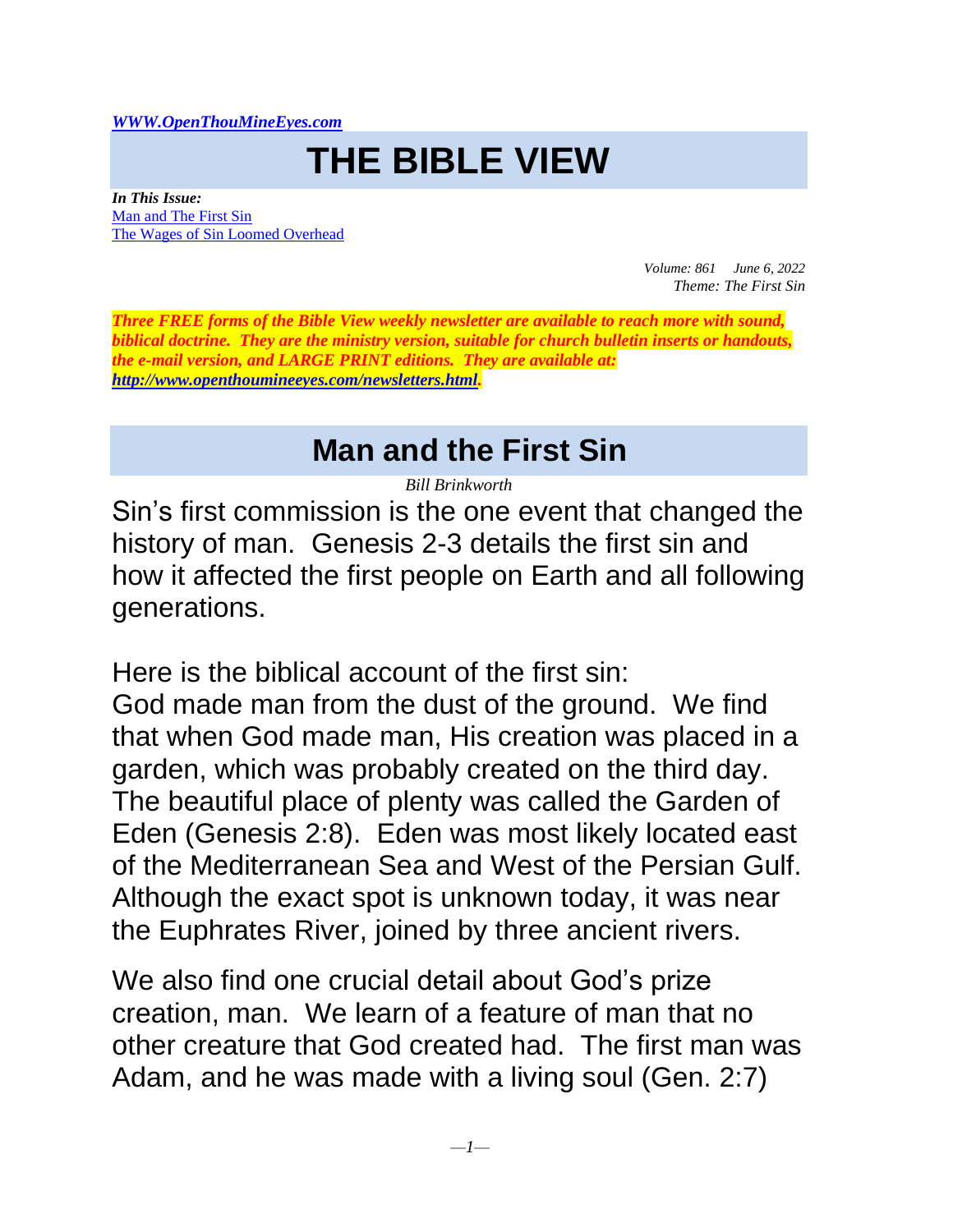*"And the LORD God formed man of the dust of the ground, and breathed into his nostrils the breath of life; and man became a living soul." Gen. 2:7*

His Creator immediately gave Adam responsibilities. Some of the man's jobs were to take care of the Garden God gave him (Gen. 2:15) and to name the animals (Gen. 2:19-20).

The first man was also given his first commandment from His Creator. Although Adam could eat any of the fruits in the Garden, he was forbidden to eat from the "Tree of the Knowledge of Good and Evil" (Gen. 2:17). Adam was warned that he would die if he ate of the forbidden tree's fruit!

*"But of the tree of the knowledge of good and evil, thou shalt not eat of it: for in the day that thou eatest thereof thou shalt surely die." Gen. 2:17*

We do not know what kind of fruit it bore. It could have been an apple, a pear, or some exotic fruit. Most people imagine the fruit was an apple only because that is what an artist painted many years ago.

Although the other animals had companions, the man had none. God saw that it was not good that man was alone (Gen. 2:18). The Creator put Adam to sleep and took one of his ribs (Gen. 2:16). God closed up the incision on the man's side and made Adam a companion from that rib. When God brought what He had made to Adam, the man called her "Woman," which means "she was taken from Man" (Gen. 2:23). Now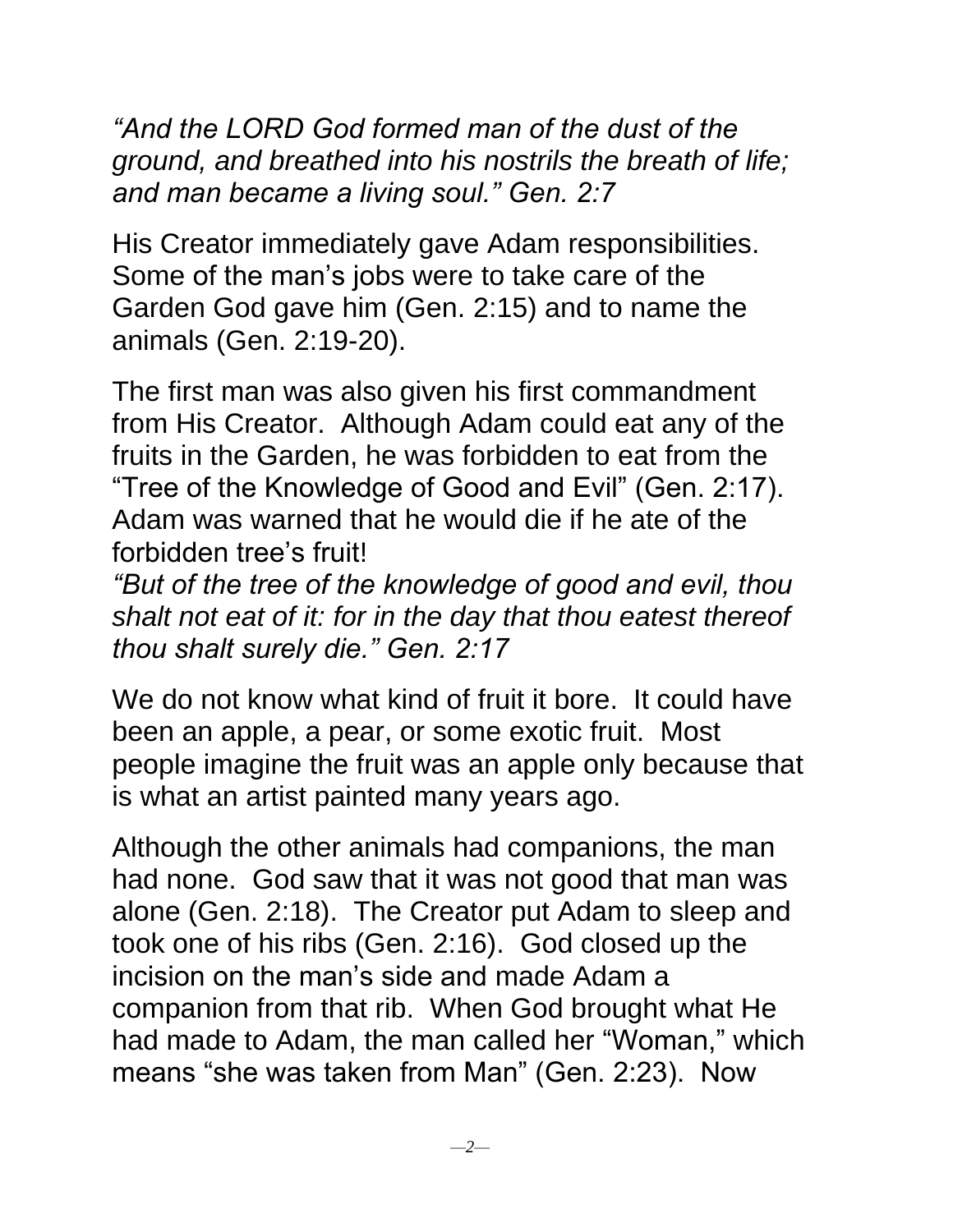Adam had someone with whom he could share his life and work. They were husband and wife (Gen. 2:25), naked and not ashamed of it.

In the Garden, there was a deceitful and crafty ("subtil") serpent. That snake did not slither on its belly as we see them do today (Gen. 3:14), and it talked (Gen. 3:1). Perhaps, at the time, other creatures in the Garden also talked.

The sneaky serpent was Satan. We know that the serpent was Satan, as he is called a serpent in Rev. 12:9. Throughout the Bible, we see Satan's intervention as one who tries to get mankind to do contrary to what God commands us not to do. He also is a deceiver (I Chron. 21:1, II Cor. 11:3, Rev. 20:2, 10). *"And the great dragon was cast out, that old serpent, called the Devil, and Satan, which deceiveth the whole world: he was cast out into the earth, and his angels were cast out with him." Rev. 12:9.*

Satan had a plan to get the man and his wife to break God's commandment. He got Eve to question what God commanded Adam not to do.

*"Now the serpent was more subtil than any beast of the field which the LORD God had made. And he said unto the woman, Yea, hath God said, Ye shall not eat of every tree of the garden?" Gen. 3:1.* 

The serpent's ploy confused Eve, as she had only heard God's commandment indirectly from Adam. She incorrectly re-iterated to Satan what God had said to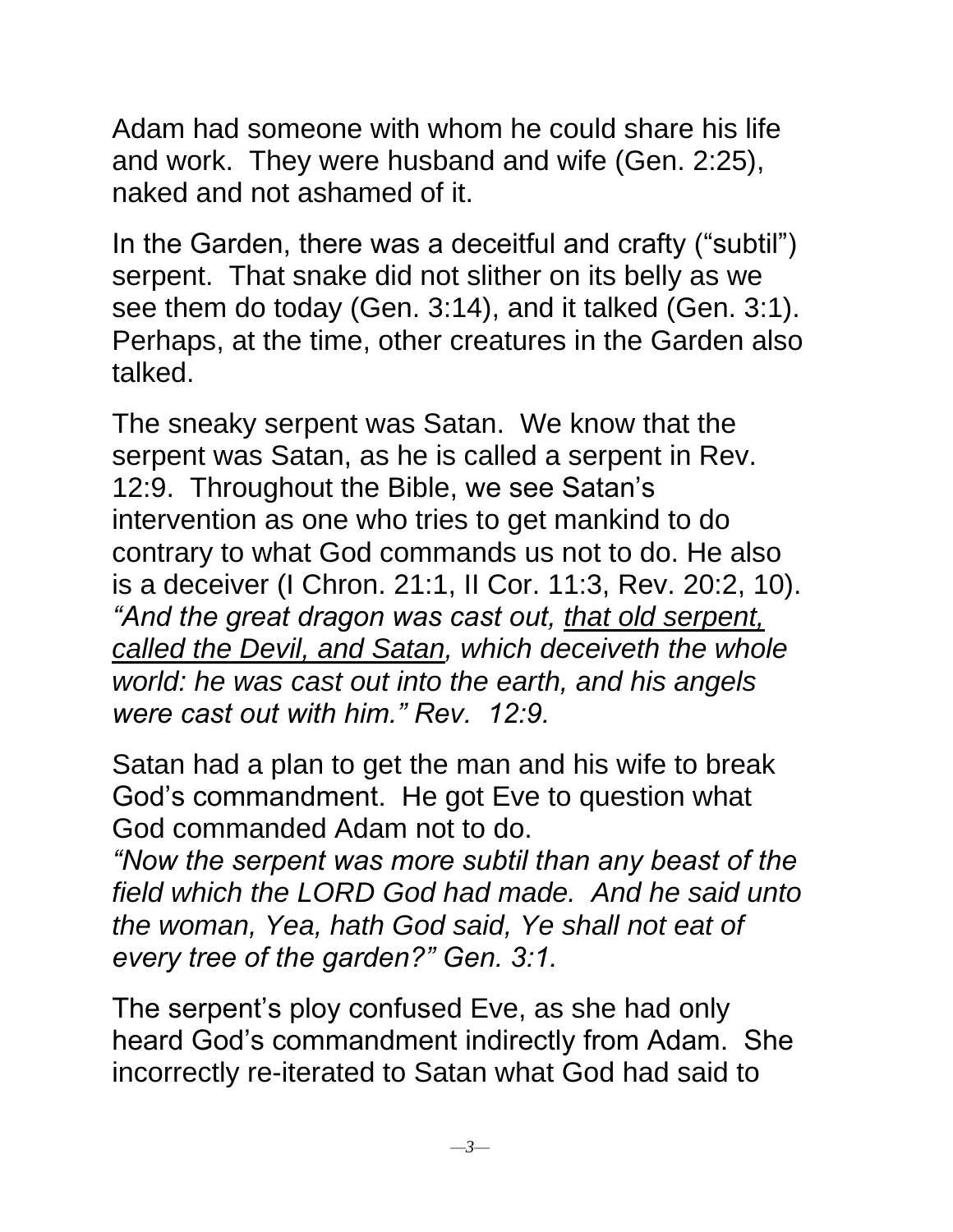Adam. God never told Adam not to touch the tree. Adam was to tend ("dress") the trees, so he had probably come in contact with the tree. He was told not to eat the fruit of the tree.

"*And the woman said unto the serpent, We may eat of the fruit of the trees of the garden: 3 But of the fruit of the tree which is in the midst of the garden, God hath said, Ye shall not eat of it, neither shall ye touch it, lest ye die."* Gen. 3:2-3.

Satan continued with his deception. He got Eve to think that God was not telling the truth and that she surely would not die if she ate of the tree (Gen. 3:4). The enemy of God advanced his attack by convincing Eve that God did not want them to eat the fruit because if they did, they would know good and evil and be as "gods." She was also tempted by the idea that she could be like God.

*"For God doth know that in the day ye eat thereof, then your eyes shall be opened, and ye shall be as gods, knowing good and evil." Gen. 3:5* 

Eve fell for Satan's trickery. She ate the fruit and gave it to Adam to eat. Although the woman was deceived, Adam also partook of the fruit. That brief moment of his disobedience to God's commandment changed his and Eve's life, the world, and much that was in it. It was the biggest disaster that ever happened on this planet! The first sin was committed.

*"And Adam was not deceived, but the woman being deceived was in the transgression." I Tim. 2:14*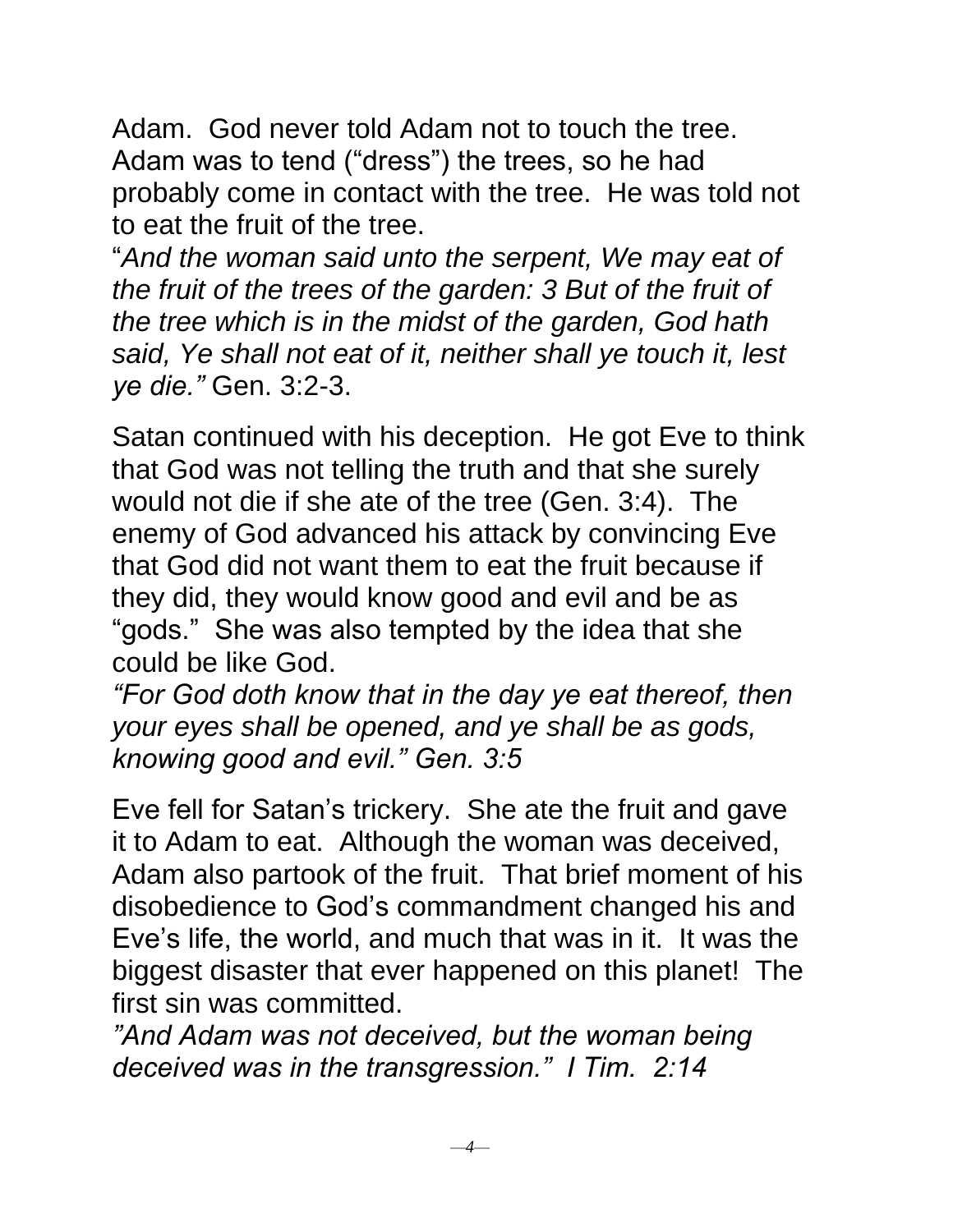Sin is the most destructive activity on Earth. It has ruined, destroyed, changed, and shortened lives. Iniquity has broken hearts, sent billions of souls to Hell, separated man from God, and had many other disastrous results. Because of Adam and Eve's disobedience, sin was now in the world! The world would never be the same!

The Tree of Knowledge of Good and Evil did not have to be there. God put it there for a reason. It was an opportunity for the man and his wife to trust God and do what He had commanded. There was always and will always be a temptation to do wrong. It is always up to individuals to make the right decisions and not submit to temptation.

Although we have not walked and talked with God in person, as did Adam and Eve, we still have commandments that we should obey. The Bible is the source where we can learn al of sHis commandments.

Many of them we have already learned. We know that lying is against God's commandment. We know that stealing is wrong. It is also understood that it is wrong to disobey our parents. Most may know what is right and wrong, but when they purposely commit those sins, we are deciding, as did Adam and Eve, to disobey God.

We can see how Adam and Eve ruined their relationship with God and hurt themselves, but we do the same too often. We may think that what the first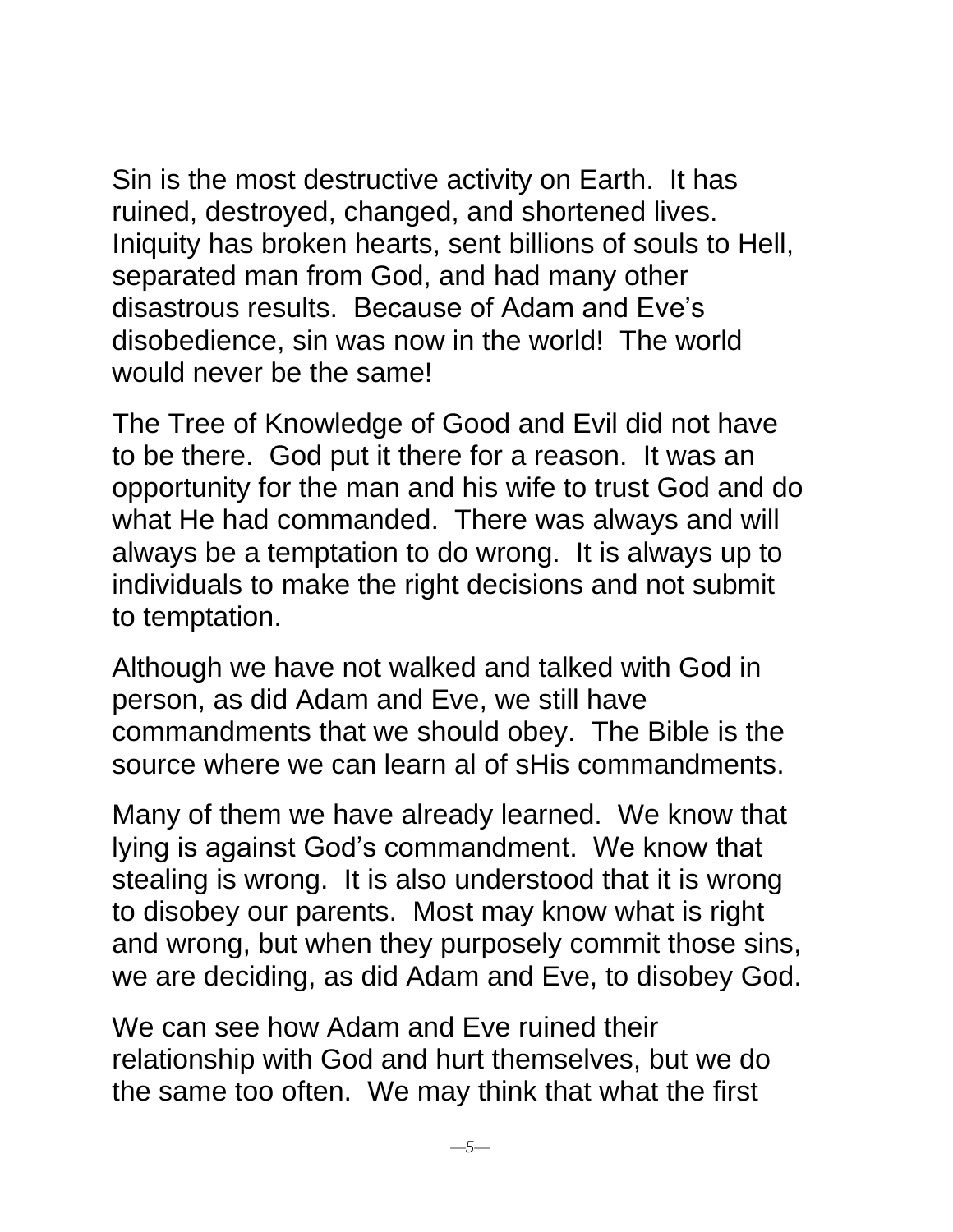man and woman did was more serious than our disobedience to God's commandments; however, our sin is a life-changing iniquity in God's eyes. Sin is against God. It hurts us and others around us, as did the first sin.

**"If God put Adam out of the earthly Eden on account of one sin, do you think He will let us into the Paradise above with our tens of thousands of sins upon us?"** *— D. L. Moody*

## **The Wage of Sin Loomed Overhead**

*C. H. Spurgeon*

<span id="page-5-0"></span>I am reminded of the story of Dionysius, the tyrant. He wished to punish the one who had displeased him. He invited him to a noble feast.

Rich were the foods that were spread upon the table and rare the wines he was invited to drink. A chair was placed at the head of the table, and the guest was seated upon it.

Horror of horrors! The feast might have been rich, but the guest was miserable. However splendid was the array of servants and rich the dainties, yet he who had been invited sat there in agony. For what reason? Because over his head hung a sword; a furbished sword, suspended by a single hair. He sat with the sword above him, with nothing but a hair between him